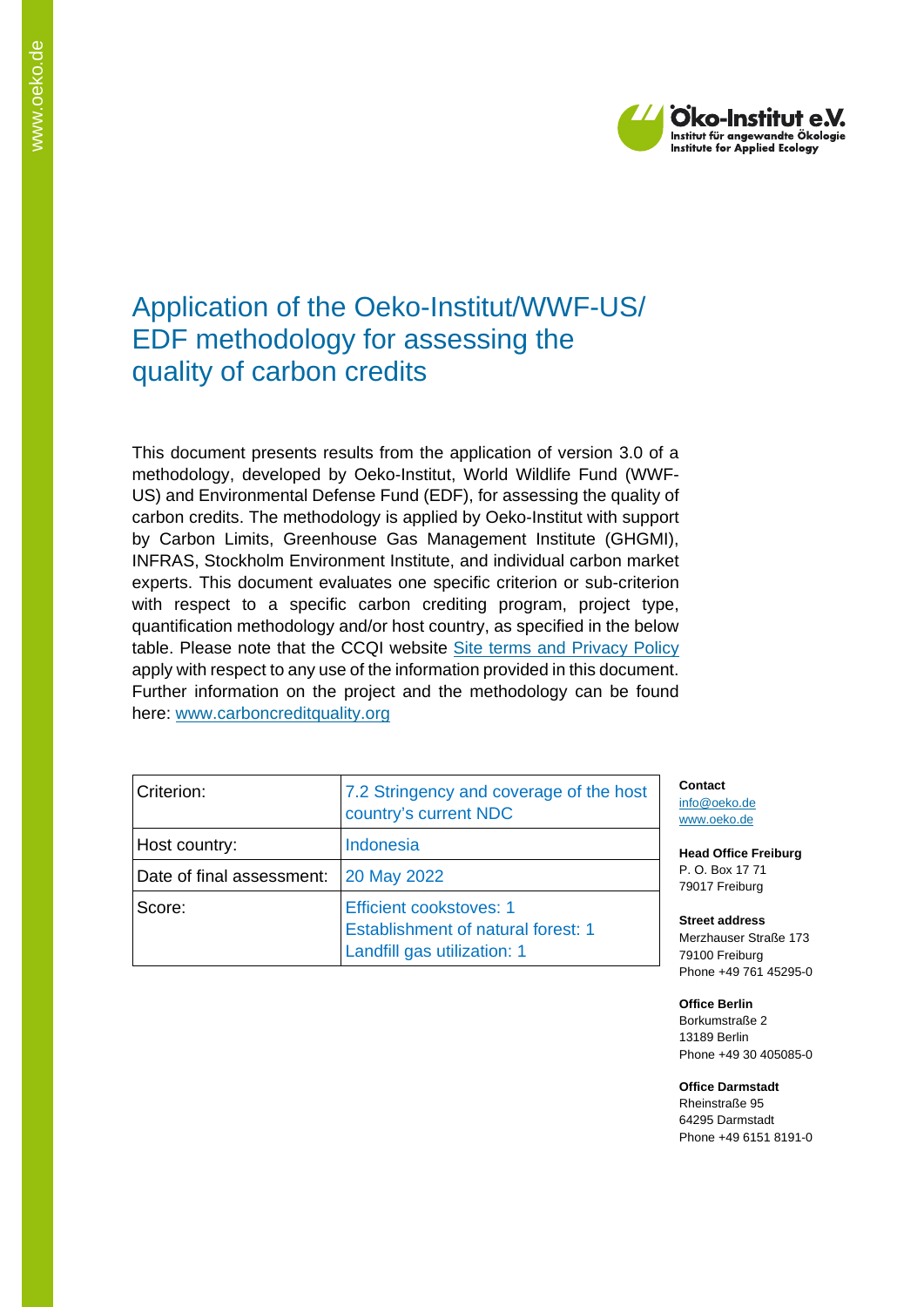# **Assessment**

#### **Relevant scoring methodology provisions**

The scoring approach assesses the stringency and coverage of the host country's current NDC. The scoring consists of several steps. First, it is determined whether the emission reductions or removals of the project or project type are covered by the host country's NDC. If this is the case, the second step is to assess the extent to which the NDC target deviates from the level of emissions that would most likely occur in the target year or period with current policies. The third step is optional and includes an evaluation of the likelihood that the emission reductions from the project or project activity are visible in the GHG emissions reported by the country to track progress towards its NDC. Finally, it is assessed if any reversals are likely to be accounted and compensated for by the host country. See more details on the scoring approach in the methodology.

#### **Information sources considered**

1. Indonesia's first updated NDC which has been communicated to the UNFCCC secretariat on 22 July 2021

[https://www4.unfccc.int/sites/ndcstaging/PublishedDocuments/Indonesia First/Updated NDC](https://www4.unfccc.int/sites/ndcstaging/PublishedDocuments/Indonesia%20First/Updated%20NDC%20Indonesia%202021%20-%20corrected%20version.pdf)  Indonesia 2021 - [corrected version.pdf](https://www4.unfccc.int/sites/ndcstaging/PublishedDocuments/Indonesia%20First/Updated%20NDC%20Indonesia%202021%20-%20corrected%20version.pdf)

2. Climate Action Tracker assessment for the NDC of Indonesia

<https://climateactiontracker.org/countries/indonesia/>

#### **Assessment outcome**

The host country is assigned the following scores for the respective project types:

- Efficient cookstoves: 1 t.
- Establishment of natural forest: 1
- Landfill gas utilization: 1

#### **Justification of assessment**

This evaluation includes steps 1, 2 and 4 of the methodology, noting that step 3 is optional. The methodology is applied at the level of project types (efficient cookstoves, establishment of natural forest, landfill gas utilization), and not at the level of individual projects.

#### *Step 1*

The first updated NDC of Indonesia is economy-wide and includes the gases  $CO<sub>2</sub>$ , CH<sub>4</sub> and N<sub>2</sub>O (Source 1). The NDC thus covers all three project types (efficient cookstoves, establishment of natural forests and landfill gas utilization).